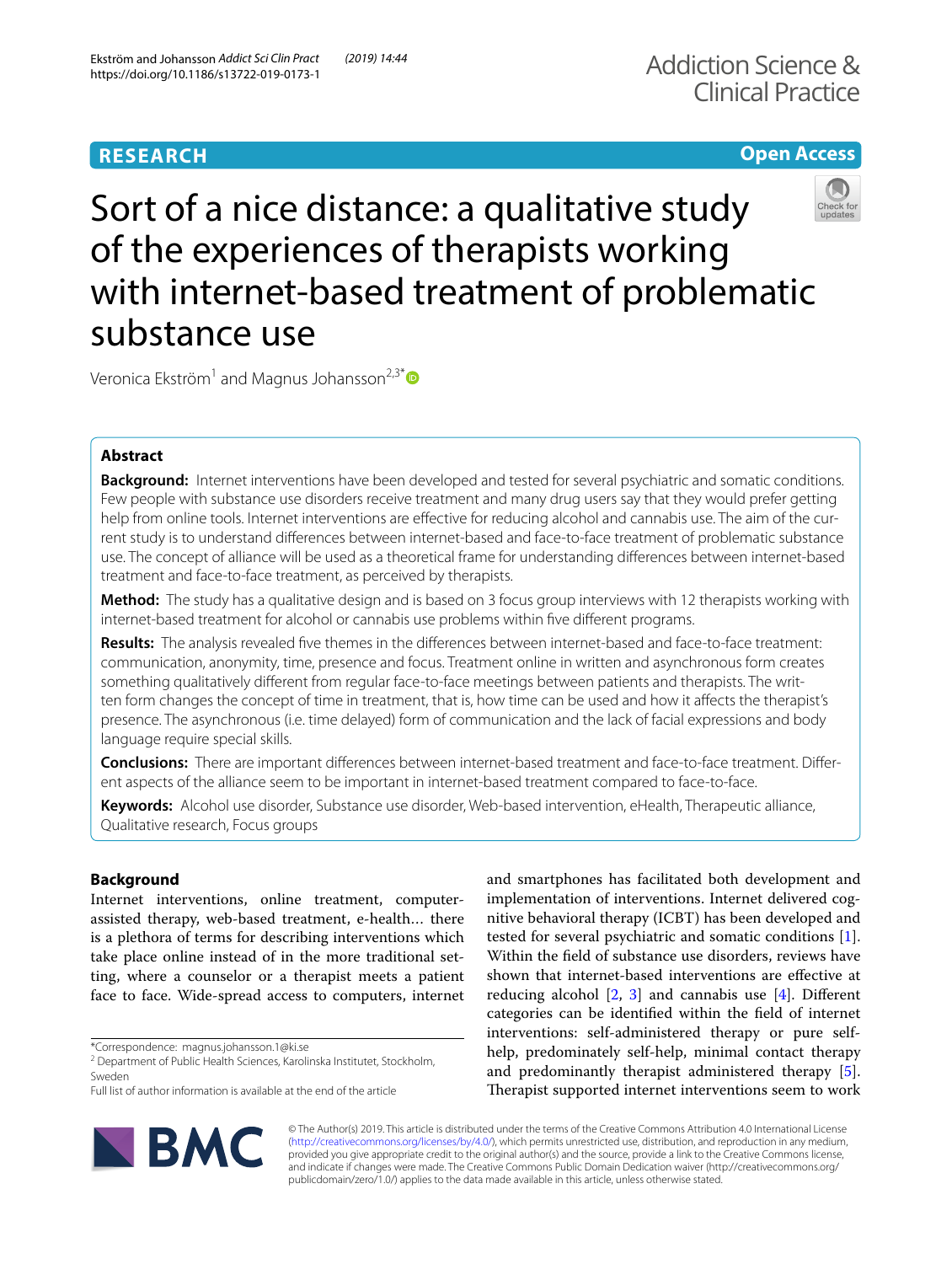better than self-help interventions [\[6](#page-10-5), [7\]](#page-10-6). In a study that investigated the experiences of users of an internet-based self-help program aimed at reducing alcohol consumption, the perceived privacy of the internet was important in searching for help and to avoid stigma and embarrassment [[8\]](#page-10-7). During the development of the same intervention, users expressed appreciation of the self-help exercises and the non-judgmental tone of texts [[9\]](#page-10-8).

A systematic review on expectations and experiences regarding e-health treatment with focus on women [[10](#page-10-9)] provide an overview of perceived disadvantages and advantages of internet-based treatment outside of the substance use feld. Internet-based treatment require more self-discipline and motivation from the users, in order to avoid skipping parts of the treatment. The delay in time, and absence of non-verbal information, can disrupt the communication between the user and the therapist and make it feel less empathic. Writing text messages might make it more difficult for users to explain complex situations and feelings and lead to misunderstandings. At least some of the patients in most previous studies say they miss face-to-face contact or that they would have liked closer contact with their therapist. The users enjoy the fexibility of internet-based treatment with easy access without traveling, and availability at any time; it can be fitted into their every-day life. The personal responsibility that comes with this fexibility is appreciated and can give users a sense of autonomy and a feeling of being empowered. The relationship with an online therapist is viewed as important and sometimes experienced as just as close as in face-to-face treatment [\[10\]](#page-10-9).

In a meta-synthesis of user experiences, the level of contact and level of independence are described as important factors in computerized therapy [[11\]](#page-10-10). Some patients are unable or unwilling to accept ICBT without interpersonal contact because they feel left alone, while others appreciate the enhanced anonymity and fexibility of the treatment and feel secure, with the majority of patients being ambivalent [[12](#page-10-11)]. In interviews with both clients and counselors, Dunn found a unique use of time within asynchronous counseling and that "time to think" was a critical theme diferentiating online counseling from traditional [[13\]](#page-10-12). Psychology students describe that the asynchronous communication in ICBT is benefcial for learning [[14\]](#page-10-13).

The collaborative and conscious aspects of the relationship between a therapist and a patient is referred to as alliance  $[15]$  $[15]$ . The panteoretical concept of alliance was developed by Luborwsky and Bordin [[16](#page-10-15)]. According to Bordin, alliance is based on the cooperation and shared view between patient and therapist and is composed of three components: the bond (mutual trust and acceptance), the agreement about the goals of therapy, and the agreement about the tasks for therapy [[17\]](#page-10-16). Alliance has been shown to have an impact on outcome in psychological interventions, regardless of psychotherapeutic orientation [\[15,](#page-10-14) [18](#page-10-17)]. Alliance can be as strong and have similar impact on outcomes in internet-based interventions, even though the format is different  $[19-21]$  $[19-21]$ . The anonymity and the way of communicating as an online therapist, afect the development of the alliance [\[22\]](#page-10-20). In a recent study on experience of ICBT, therapists expressed that alliance may be achieved faster and more easily in face-to-face therapy [[23\]](#page-10-21). According to a review on alliance in internet interventions, future studies should try to identify unique characteristics of alliance in diferent treatment formats [[20](#page-10-22)].

Estimations show that only about 7% of people with substance use disorders receive treatment [\[24\]](#page-10-23). Some possible reasons for people not seeking substance use treatment are shame and stigma, wanting to deal with the problems on their own or poor access to treatment [[25,](#page-10-24) [26\]](#page-10-25). Internet interventions might help address these problems. A recent Global Drug Survey show that people in in English speaking countries, without severe problems, now prefer getting help from online tools [\[27](#page-10-26)]. Few studies have investigated potential adverse effects [[28](#page-10-27)] and relatively little is still known regarding mediators of change [\[2\]](#page-10-1) in internet interventions aimed at reducing the use of alcohol and other substances. Studies using qualitative methods can be helpful in investigating potential benefts and disadvantages of internet-based treatments. Exploring the experience of therapists as well as users can help understand the mechanism of change. Studying internet-based treatment also gives an opportunity to better understand how the internet might change the practice of therapy and counseling [[29\]](#page-10-28). To our knowledge, no study to date has investigated how therapists experience working with Internet-based treatment aimed at reducing substance use.

The aim of the current study is to understand differences between internet-based and face-to-face settings in the treatment of problematic use of alcohol, problematic use of cannabis or family members of people with problematic alcohol use. The concept of alliance  $[17]$  $[17]$  will be used as a theoretical frame for understanding diferences in internet-based treatment and face-to-face treatment, as perceived by therapists.

The following research questions will be addressed in the article:

- 1. What diferences between face-to-face treatment and internet-based treatment for problematic substance use do therapists describe?
- 2. What do these diferences mean for alliance in treatment?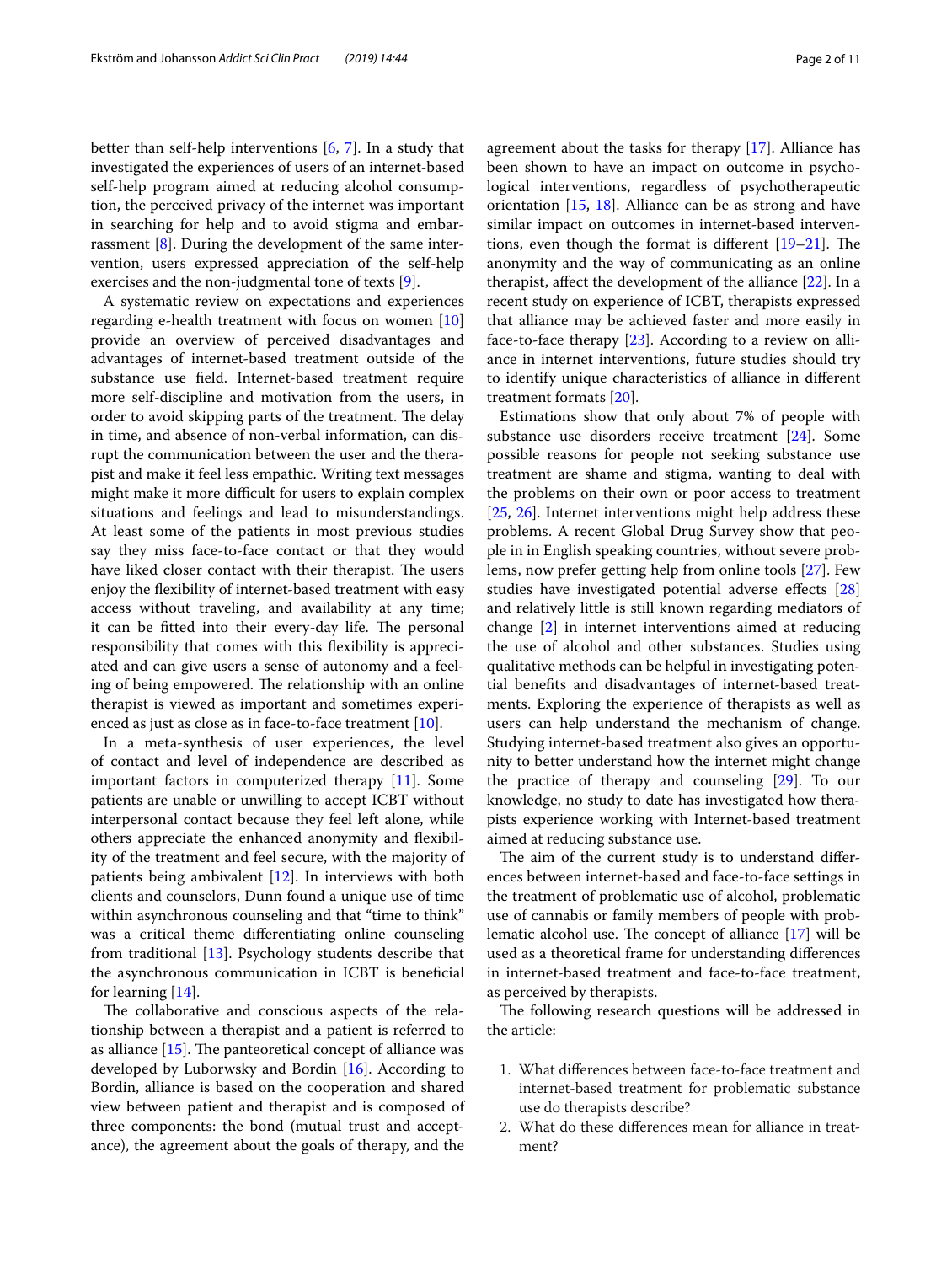#### **Material**

The study has a qualitative design, using a thematic analysis [\[30](#page-10-29)]. People working with internet-based treatment for alcohol and cannabis (called therapists from now on) within fve diferent programs were asked if they could participate in a group interview. To our knowledge, these fve programs were the only existing internet-based treatment programs for alcohol and cannabis in Sweden at the time. Common for the fve programs, apart from being internet-based, is that they are all manual-based programs within a CBT-tradition, with added elements of motivational interviewing (MI). The programs address people who want to quit or reduce their consumption of either alcohol (eChange [\[31](#page-10-30)], ePlus and Alkoholhjälpen) cannabis (Cannabishjälpen) or have a close family member with alcohol use-disorder (eCRAFT). The therapists who worked with the alcohol and family programs also have interacted with users in a well-established online discussion-forum that is ofered publicly independent of program participation.

All therapists working in the fve programs were invited to participate in the study. 12 of 14 agreed to participate (see Table  $1$ ). Three group interviews were conducted by author 1 during 2017. Participants were mixed so that they would be interviewed together with therapists from diferent programs and not only with their colleagues. A conference room in the treatment clinic responsible for all treatment programs in the study, was used. However, this was not the physical work place for all therapists. A semi-structured interview guide including questions regarding diferences between face-to-face treatment and internet-based treatment was used (Additional fle [1](#page-9-0): Interview guide). Examples of questions

<span id="page-2-0"></span>**Table 1 Brief description of the 12 interviewed therapists**

| IP | <b>Education</b>   | Gender | Program         | Current work <sup>a</sup>     |
|----|--------------------|--------|-----------------|-------------------------------|
| 11 | Psychology         | Woman  | Alcohol         | Face-to-face                  |
| 12 | Psychology, Ph.D.  | Man    | Alcohol         | Internet                      |
| 13 | Social work        | Woman  | Cannabis        | Face-to-face                  |
| 14 | Behavioral science | Woman  | Alcohol         | Internet and face-<br>to-face |
| 21 | Psychology, Ph.D.  | Man    | Alcohol         | Research                      |
| 22 | Psychology         | Man    | Alcohol         | Internet                      |
| 23 | Social work        | Woman  | Cannabis        | Face-to-face                  |
| 31 | Psychology         | Man    | Alcohol, family | Face-to-face                  |
| 32 | Social work        | Woman  | Alcohol         | Internet                      |
| 33 | Psychology, Ph.D.  | Woman  | Alcohol         | Research                      |
| 34 | Psychology         | Woman  | Family          | Face-to-face                  |
| 35 | Psychology         | Woman  | Alcohol, family | Face-to-face                  |

<sup>a</sup> The kind of therapeutic work that the informant has worked with after being a therapist in respective study

are *How* does *technology afect your work? What do you think is diferent with internet-based treatment? Do you as therapists need to do something diferent or be diferent?* Follow-up questions were formulated continuously during the interviews. All three interviews started with a description of the aim of the study and an explanation of the group interview and research ethics. All participants introduced themselves with name, occupation and professional background. The interviewer emphasized that consensus among participants was not a goal and they were encouraged to speak freely. The interviews lasted for approximately 90 min and were recorded and transcribed verbatim. Transcripts were then sent to the participants for comments and/or corrections.

Interview session 1: IP11, IP12, IP13 and IP14. Interview session 2: IP21, IP22 and IP23. Interview session 3: IP31, IP32, IP33, IP34 and IP35.

The transcribed interviews were read by both authors and preliminary themes were identified. The interviews were then coded by author 1 in Open Code, a software for qualitative coding, following Braun and Clarke's guidelines for thematic analysis  $[30]$  $[30]$ . The codes used were developed during the coding and from what the interviewees talk about. The coding process has moved back and forth between the three interviews. Examples of codes that were developed are *text*, *anonymity, physical attributes, availability* and *relation*. The next step of the analysis was to read the material code by code. Again, the analysis has alternated between the full interview and reading code by code. In this process, we introduced the concept of alliance in our analysis and used it to deepen our understanding of the therapists' experiences of working with internet-based treatment. Five major themes were fnally constructed: Communication, Anonymity, Time, Presence and Focus. To facilitate the assessment of this study's credibility, a signifcant number of quotes are presented in order to increase transparency in the analysis. The quotes chosen have been so because they serve as the most vivid or illustrative examples in capturing the essence of a certain topic [\[30\]](#page-10-29). We have followed the COREQ checklist for reporting on qualitative research (Additional fle [2](#page-9-1): COREQ checklist).

We use the term "therapist" for all the respondents in our study. They are a mixture of mostly psychologists and trained social workers. They could be called therapists, counsellors, advisors, social workers, etc. depending on education and setting. They are all experienced in treating alcohol and drug related problems.

Most of the time we use internet-based treatment as a concept for diferent kinds of treatment or programs that take place online. "Traditional" treatment is called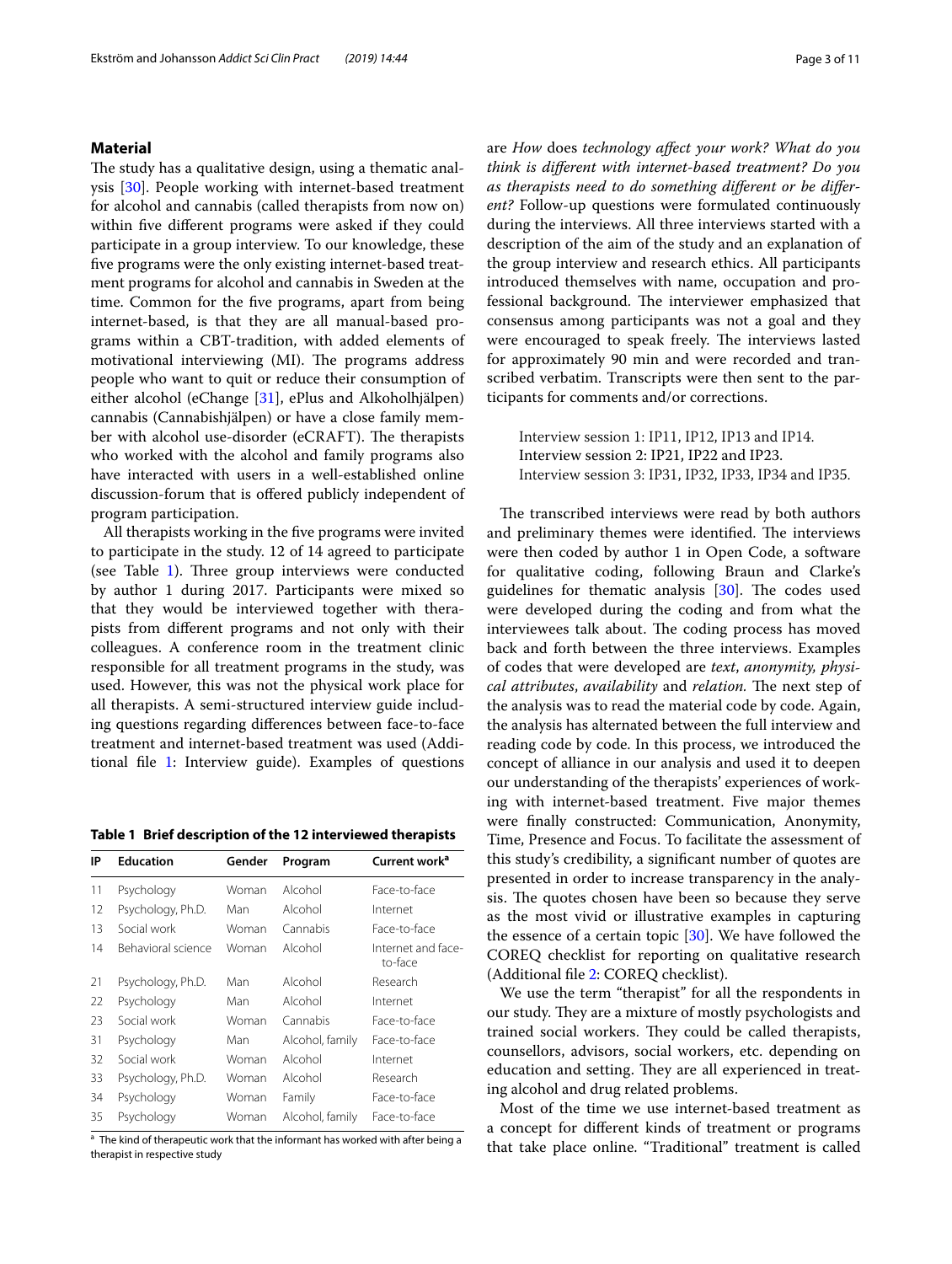face-to-face treatment in the article. We are aware of the fact that interned-based treatment could be given faceto-face online, through e.g. Skype or video chats. However, this is not the kind of treatment our interviewees have experiences from.

The interviewees in this study have different ways to describe the people they work with. Some of them talk about their clients. Others talk about users or participants. They can also be described as patients. We have chosen to use the term "patient" in this article even though users might in fact be the better term. In most programs covered in this study, they are not clients or patients in a formal sense. They have signed up to participate in a study and have used an internet-based program, perhaps even anonymously. However, the term "user" can be confusing in the context of alcohol- and drug treatment, since it is a common term for the person who uses alcohol or drugs.

#### **Results**

We have constructed fve major themes in our analysis, and we will present our analysis by using these themes as headings: communication, anonymity, time, presence and focus.

#### **Communication**

The therapists in this study have all worked in settings where written methods are used. The patient logs on to the website and receives written instructions on how to complete a certain module in the program. The patient then answers written questions by writing responses or reflections to a theme. The therapist reads the patient's responses and responds in writing with comments or additional questions. If there is contact apart from this, it is also in writing, through e-mails or discussion-forums. Treatment is therefore internet-based, but also very much text-based. It is the written language that constitutes both the therapist's and the patient's tool, not spoken language as in treatment that take place face-to-face.

The use of written language entails specific challenges. As some of the therapists mention, it puts demands on the patient's writing skills. This suits some of the patients, but not all. Patients with poor language skills or who only write short comments are harder to work with, which the therapist in the following quote gives an example of:

*If you ask "Did you feel like this?" And then get response… in writing, you never get that so you must guess, and you almost never get an answer that is a confrmation on if you were right or wrong. It's also very difcult with those who write very briefy, that you must, well you can't guess, you have to remain within the limits of reason. If you get very little text* 

#### *to work with you can't guess that much (IP35).*

Communication in writing difers from verbal communication, as the quote above illustrates. To ask a quick question to get confrmation is something the therapist might do in face-to-face treatment, but it is more difficult in internet-based treatment. Brief written statements can also be hard to interpret. To be able to give meaningful feedback, the therapist needs adequate written material to refect on. Naturally, as the therapist in the quote below points out, the opposite also occurs. There are patients that express themselves better in writing, compared to face-to-face conversations:

*Not everyone fnds words so easy either. It's not everyone that are verbal in that way and think it's easy to express themselves. To respond immediately to a question that is thrown out (IP22).*

Conducting alcohol- or drug treatment online and in text-based form, deprives the therapists of important tools they have access to in face-to-face treatment, namely body language, facial expressions and other visible characteristics within the patient. The quote below is an example of how this is described in the interviews:

*Our patients are anonymous, but they have flled in quite a lot of scoring forms, so we've got that information. Which can actually be more than you have when you meet someone in real life, someone who comes to your office. But I....at the same time...you don't have this feeling in the room or that you see the person and the immediate reaction to what you say (IP23).*

The following quote is from another therapist who also describes the lack of facial expressions:

*I think the most important diference is that you don't get an immediate response to what you say. You don't have a face to look at. You don't know if you have tuned in at the right level, if you have been too convoluted, too childish, too academic or so, until you have been working a while and developed a joint lingo with the patient (IP34).*

The therapist describes an uncertainty that occurs when they do not have access to the subtle information they have in have in face-to-face treatment. It is hard for them to know how the things they write are then perceived by the patient. The therapist in the quote below talks about this in a similar way:

*Here you read what the person writes and chooses to add and then I respond to that. It´s about using language in a completely different way compared to when you speak because then I can use gestures,*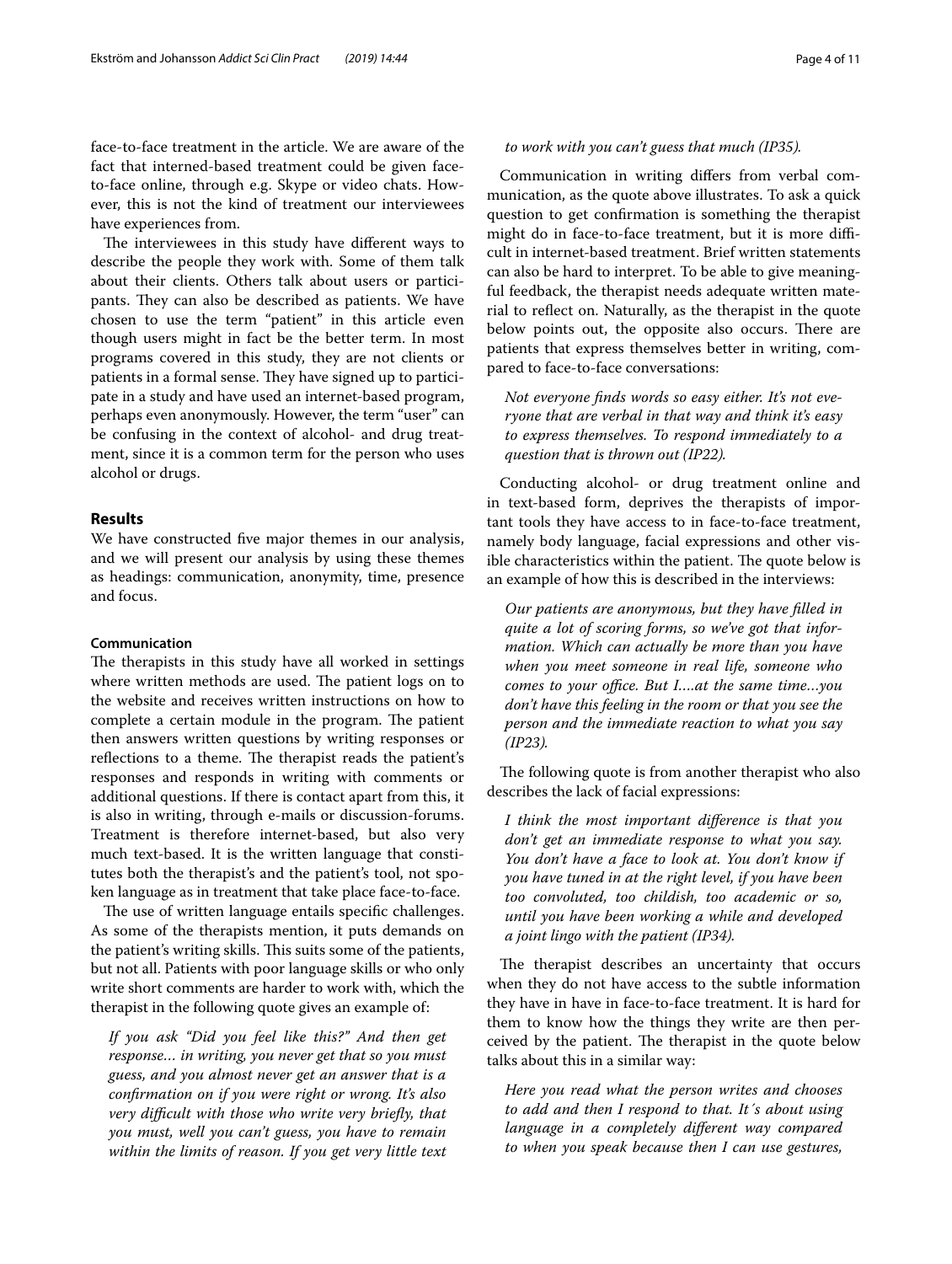*I can use tone. Here I must deliver it so that this person understands that I'm interested, I want to know what you think, what it is that you're experiencing as troublesome or what questions you have, without pressuring for information (IP13).*

The therapists emphasize the importance of finding a way to be personal even though they never meet the patient and only communicate online. It is described as something diferent from what they do as a therapist in a face-to-face conversation:

*There are different ways to do that in a conversation and perhaps some other ways to do it in writing. (…). It comes down to fnding that…way to show that you see that it's a person. So that they don't think we're just sitting here and answering like a robot. (…) You fnd something you send back, something that indicates some sort of processing (IP21).*

As with patients, the written format suits some therapists more than others. They must also be comfortable with writing instead of talking. Among the interviewed therapists there are individuals who are more comfortable and pleased with the written format than others, due to personal skills and preferences. One of the therapists says face-to-face sessions in general are more demanding:

*To see how someone looks when you say something also puts diferent demands on you. If someone gets really sad or very anxious, you can't keep on with the manual. (…) I get much more tired from having faceto-face sessions compared to working on the internet. It demands more of me. More presence (IP23).*

#### **Anonymity**

As described earlier, some of the programs that the interviewees have worked in are anonymous. The patient creates an alias and the therapists do not know their real identity. Anonymity is seen as a good method to reach people in need and perhaps also motivate them to seek more treatment if they need it. The following quote is an example of this:

*For many people, it's a steppingstone to seek face-toface treatment and have the courage to tell it as it is. Tat is the big advantage, I think. When you (the patient, our remark) write and you know that this person (the therapist, our remark) doesn't know who I am, I'm free to write what I'm most ashamed of, the things I think is most troublesome and you can't get to me (IP13).*

Anonymity in cannabis programs might be of special relevance, due to the illegal status of cannabis use in Sweden. One therapist, who has worked within a cannabis program, is surprised over how much information patients reveal when they get the opportunity to be anonymous:

*I've sometimes been surprised by some patients in the cannabis program, that they have told me about very tricky things…that I sort of didn't expect. But perhaps they haven't found any other place to do so. Maybe they test me a bit, what will happen if I say this or that they sort of get the courage to open up a bit when it comes to certain aspects. I think it has to do with the fact that they are anonymous and that I can't do anything (IP23).*

The therapists describe anonymity as an important feature of internet-based interventions that increase self-disclosure and disinhibition from the patients. The therapists themselves are not anonymous, but in the anonymous programs they mostly introduce themselves by frst name only. When asked why, one therapist answers:

*In the program, we have only been our frst names. Actually, it´s a bit odd when you think about it. There is no reason, I mean we could just as well be our full names (IP34).*

Another therapist responds and explains that for her, to introduce herself with frst name only, is a way to enable the patient to remain anonymous. If she would introduce herself with her full name, perhaps the patient would feel a pressure to do so as well. Remaining informal by not using your full name can be used as a strategy in internetbased treatment.

#### **Time**

The written format also has consequences for time, according to the analysis in this study. The therapists talk about time in diferent ways as a component of what constitutes internet-based treatment. In face-to-face treatment, a therapist might meet the patient for e.g. 45 min every or every second week. Contact in between sessions rarely takes place. Apart from writing memory notes in the patient's journal, the therapist does not work actively with the patient in between sessions. Furthermore, communication in face-to-face treatment is immediate in the sense that when a question is raised, it is most of the time expected that an answer is given in response. This is how verbal communication normally takes place.

In internet-based treatment, technology forms treatment, and specifcally, timing in treatment. What can be described as rhythm or pace in treatment seems to be more diverse in internet-based forms than in traditional settings. As described by IP34 in a quote above, the lack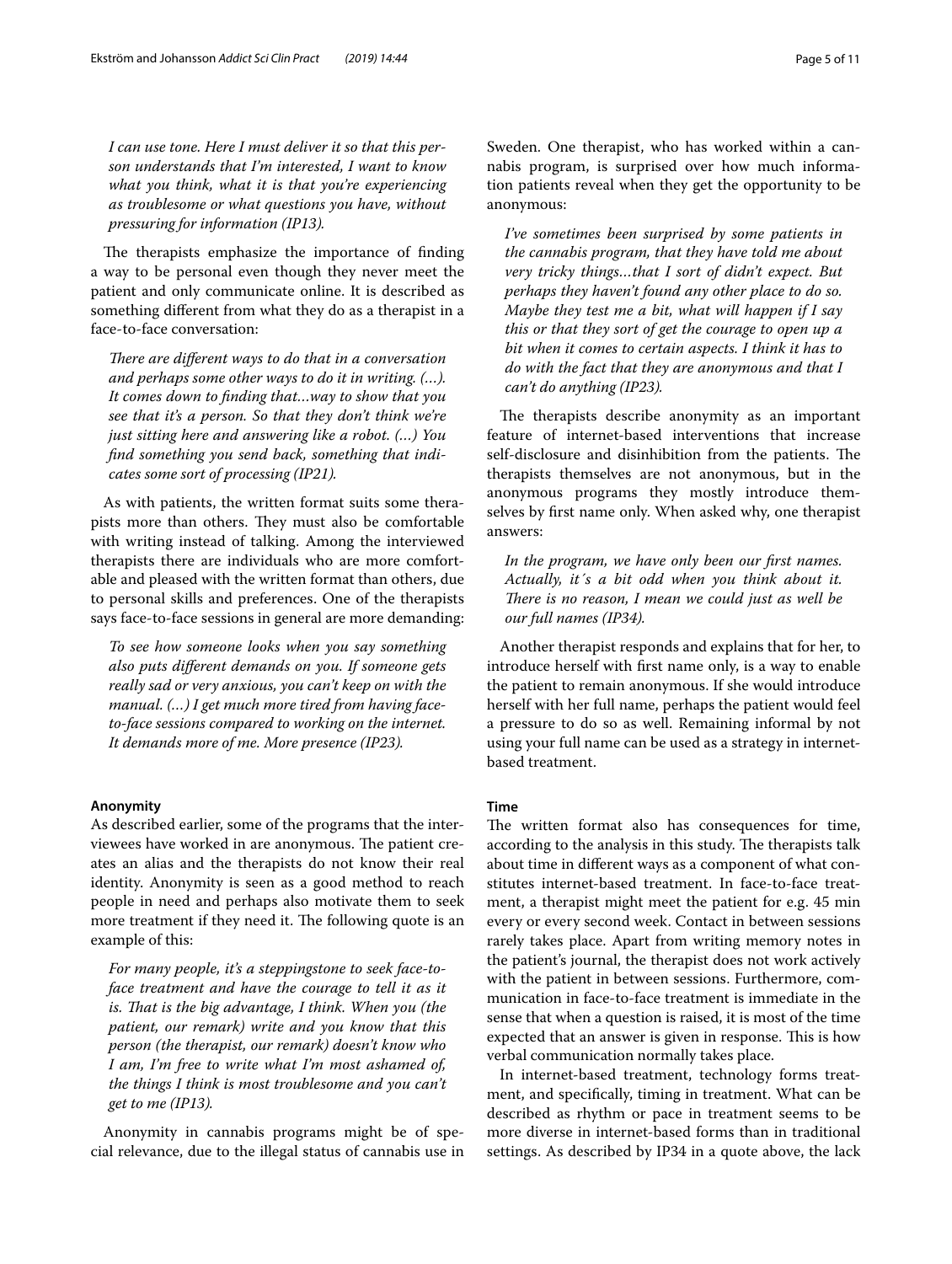of immediate response to what they have written is one of the most important diferences compared to face-toface treatment. On the other hand, the therapists do not have to give an immediate response either:

*You have much more possibility for refection. It´s not as fast and not the same…perhaps not the same demand to deliver in the moment. You can think for a while, go and talk to someone, ask for input if you need (IP23).*

The possibility to reflect and even talk to colleagues before writing a response to your patient is mentioned by several of the therapists as one of the advantages with internet-based treatment. Some of the therapists also describe how the written form in some cases makes the treatment "flat" or that they experience a sort of "muteness". It can take several days before they get a response from the patient on something they have written or a question they have asked. This delay in time is what can make the treatment a bit "fat". In the following quote, one of the therapists talk about diferences between faceto-face treatment and internet-based treatment:

*I can only feel…I'm sorry, the muteness in the program. When I sit with someone live who has done an assignment and I feel it was a bit fat or not done so thorough, you can continue to work with it when you meet. I feel like this delay that occurs when you're not chatting live but are sending a message, sometimes you must leave things that are not really done thoroughly. You could perhaps have analyzed it more (IP11).*

A side-efect of the written form is that treatment is documented, and this also add to certain aspects of time. Both therapists and patients can go back to previous assignments or conversations whenever they want:

*As a patient, you can always go back to something written. It´s preserved in a diferent way than a conversation that is more of a being something fresh (…) A lot of people write that they will go back and read both previous tasks and our conversations. It kind of continuous, I think (IP22).*

When the written material is available, it is possible to refect upon it on numerous occasions, which might beneft treatment, as the therapist in the quote above describes. But the preserved written material can also have disadvantages if the therapist perhaps has misunderstood something or have written something that the patient misunderstands. This is exemplified in the quote below:

The written text is both an advantage and a disad*vantage. The text continues to exist, and the patient*  *can log on 14 times a day and read what I wrote. It's amazing if it was spot on and if it wasn't that spot on at all...it's not so good. The advantage, but also the disadvantage, with face-to-face treatment is that of 45 minutes, they only remember maybe three minutes (IP11).*

#### **Presence**

The combination of CBT-inspired treatment and the written, internet-based form seems to have an impact on therapist presence in treatment. Some of the therapists use distance to describe something negative that occurs in the relation with the patient in internet-based treatment. Others describe it as a positive effect. The following conversation between two of the therapists is an example of this:

*It can be quite comfortable for me as a therapist because it doesn't catch on. I have, of course, still a great responsibility, but for me, it's easier to go home for the day and not think about the people I work*  with. The patients. (...) There is a relief in that. I like *it (IP32).*

*Sort of a nice distance (IP31). Yes. I don't know if I would call it distance, but perhaps that's what it is (IP32).*

Some of the therapists say they take up less space in internet-based treatment, compared to face-to-face treatment. This is probably an effect of both the written aspects and the time aspects that is evident in internet-based treatment. The therapist in the quote below describes difficulties in being certain that the patient receives necessary information and at the same time, the importance of not drowning the patient in writing:

*You can kill any patient by text just because the therapist wants to deliver all he or she has. It's really difcult to not try to add everything you have just to sort of be sure that the patient has got what he or she needs. Yes, it's difcult (IP34).*

Even though the therapists take up less space in treatment, i.e. are less present, they are more present in terms of availability. The written format and the internet-based form mean more frequent contact compared to a faceto-face patient, whom the therapist sees once every week or every second week. How often the therapist communicates with patients in internet treatment difers. It is a natural consequence of the idea that the patient should do the program in his or her own pace. However, there is an agreement that the therapist answers in a couple of days. Beyond giving response to assignments, the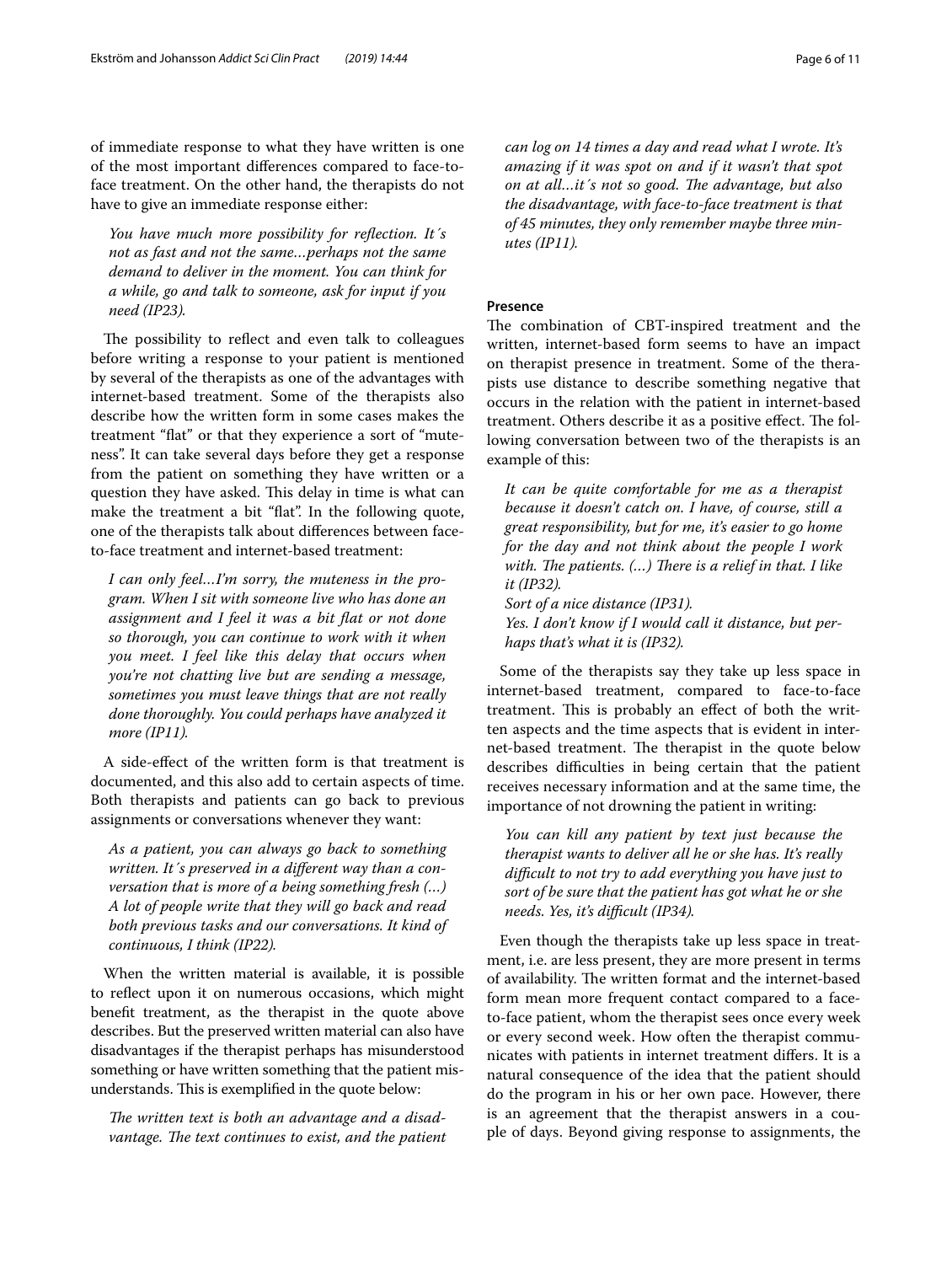therapists also describe that they communicate with patients if necessary:

*Actually, they get much more contact. Sometimes you chat, if you're working at the computer, then I answer if there is a question. A perfect face-to-face patient comes once every second week and there is nothing in between. You can have a lot of contact with an internet-based patient (IP22).*

As the therapist in the quote below says, communication online enables more contact between patient and therapist, but there is a risk with constant availability:

*On the one hand, we're more available and can answer messages even if I've written that I will answer on Tuesdays. You can answer on other days as well. And then you're much more available than with face-to-face patients. Still, you can start to think like, well I didn't answer that simple question*  at 10 p.m. No, because I don't work. There is a sort *of limitlessness in how available you can be (IP14).*

The program, with its written material and exercises, and the discussion forum, where patients can have an ongoing discussion, also provide a sort of presence of treatment, even though the therapist is not present. In the quote below one of the therapists exemplifes this by using the metaphor of moving in with the patient:

*One of the great benefts is that something can, sort of, move in with the patients with internet. We are there, even if you don't answer on a Friday night, the program is there, and they can look at what you've written earlier and see your comments. (…) I can miss that in face-to-face treatment (IP11).*

That the therapist takes up less space in treatment also contributes to greater autonomy for the patient, according to some of the therapists. Time and technology are also important factors that increases autonomy in internet-based treatment, according to some of the therapists. The following quote is an example of how it is expressed in the interviews:

The benefit is that it's so much on the user's terms, *I think. Both when it comes to time and place and what you want to tell and not (IP23).*

Patients can choose when to use the program, and use it in the setting of their choice. They can easily stop treatment by just not logging on to the website anymore. The therapists say there are higher drop-out rates among their patients online compared to patients who participate in face-to-face treatment. The patient seems to be in charge of their treatment to a greater extent and, as the therapist in the quote below says, the internet-based format

combined with the specifc programs emphasize patients' own responsibilities:

*It's a higher degree of own responsibility that is evident in the contact, I think. You sort of…it's more self-help (IP22).*

Earlier in the interview the same therapist (IP22) says that as a therapist, you must be okay with the high degree of autonomy within internet-based treatment, since it is an aspect that afects your work.

#### **Focus**

So far, increased autonomy for the patient, taking up less space and being more available as a therapist have been described as important aspects of presence in internetbased treatment. How focus is afected is a related theme. According to the therapists in this study, internet-based treatment also afects focus in treatment. One therapist explains that it's "easier to stick to the content and not talk about other things" (IP22). The therapist in the quote below discusses small talk and how the physical body might disturb focus in face-to-face treatment:

*I think it's easier to be more focused on what the patient seeks help for. When you meet someone faceto-face it's always small talk about weather and it can be diferent things. You notice it on appearances that have changed. It's so much with the physical actually, and you get the body out of the way, so to speak. And the weather…so it's, what do you want? What do you need? (IP33).*

Even though the therapists seem to agree on that internet afects focus in treatment, there are diferences in how they interpret this. For some, it is described as a beneft that makes their work easier and more pleasant and an important aspect since it increases autonomy for the patients. Other seem to have a more critical approach. For example, the therapist in the quote below, describes diferences between face-to-face and internetbased treatment and according to the therapist, there is a risk that you lose depth in analysis:

The program gets very stream-lined on internet. *With face-to-face patients, even if the content is the same, I experience a greater variation in their own personal stories about alcohol and their life-story. I've thought about some of them, I've had some very special life stories in face-to-face treatment. If they had been randomized to internet-based treatment, they would have been one of many in this mass who had set a goal to cut down to two glasses on Friday and two glasses on Saturday and we had identifed risk factors and made a plan…they would have sort*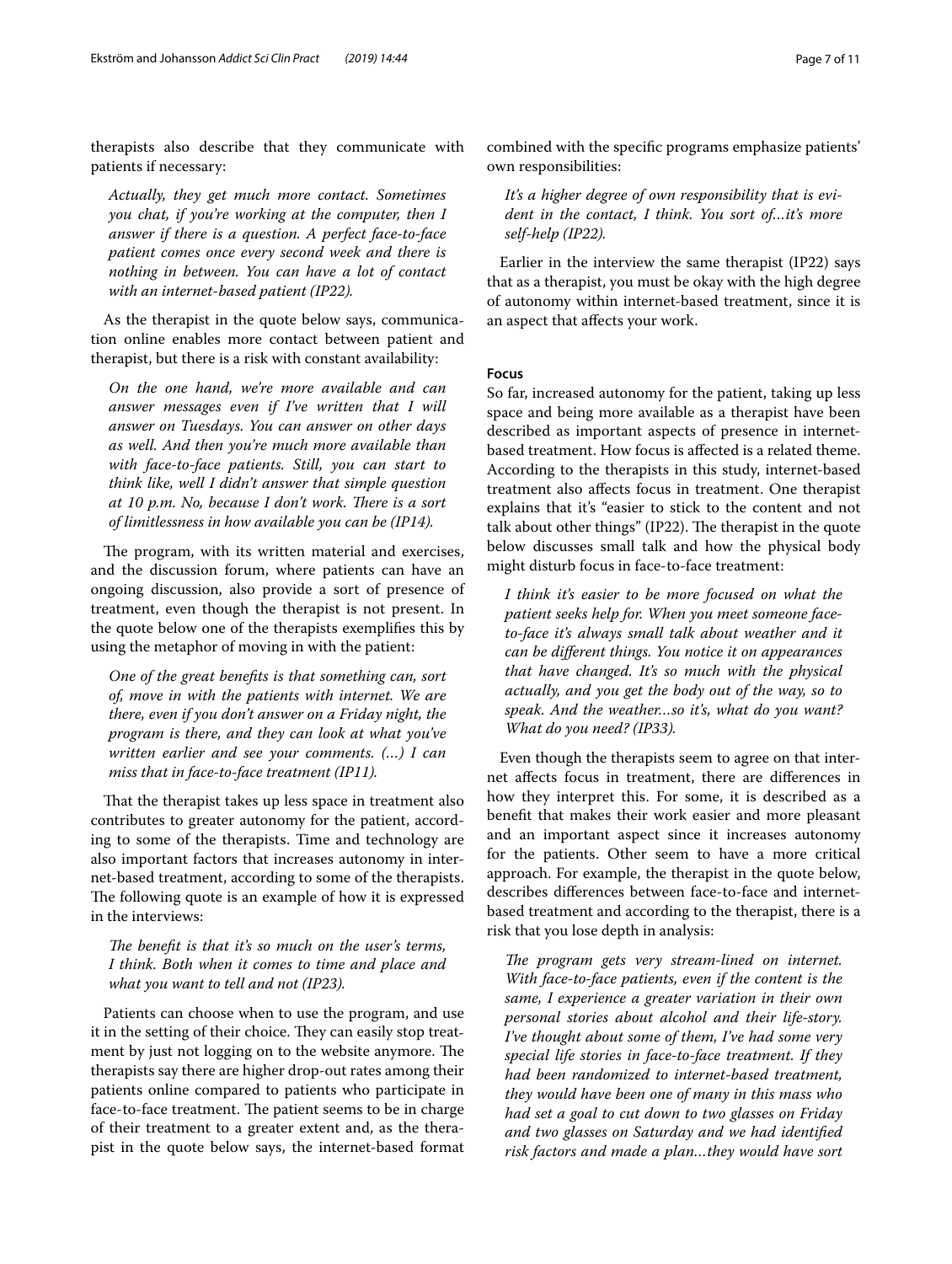*of passed through. In face-to-face treatment, we've been able to explore much more on what they had gone through and how they had ended up here and what was relevant (IP11).*

As the quote above illustrates, a consequence that might be negative is that the strict focus on the program and the written material prevents both the patient and the therapist to work with aspects that are also important for the patient's treatment or well-being. The therapist in the quote below describes this in a similar way. There is a risk of missing important aspects that are in fact connected to the patient's problematic use of alcohol or cannabis:

*I'm thinking about how often I wanted to, because the questions came about a lot of stuf that didn't have to do directly to it, but my task was that no matter what, no matter if there were questions, back to the program! I mean, the program can be useful. I was very guided by it. But me as a person, with my competence, I could have done much more. I wanted to do more (...). There were many open doors I wanted to go in to with the patient and think about, because of course it's connected to why they are here (IP32).*

The therapist above is expressing a sort of frustration over the restraints of the program and the strict focus it gives to the treatment. Some of the therapists also describe a concern over that severe social problems, i.e. violence against adults or children, are not identifed within online forms of treatment and potentially go unnoticed.

#### **Discussion**

In this study, we have analyzed the perspectives of therapists working with substance use disorders both online and face-to-face. We identifed fve categories where diferences between these two ways of delivering treatment exist; communication, anonymity, time, presence and focus. Communication in writing difers from verbal communication. There is a lack of immediate response but increased time for refection in internet-based treatment. The perceived anonymity is important and can increase self-disclosure and disinhibition from the patients. Therapists experience less presence and take up less space in internet-based treatment but are more available. Internet-based programs increase focus on treatment content rather than other problems of the patient. In this fnal part we will discuss our fndings. We start with diferences between internet-based treatment and face-to-face treatment, followed by a discussion on what these diferences might mean for alliance.

Many of the diferences between internet-based and face-to-face treatment described by the therapists in this study are in line with the experience of internet-based treatment as described by patients in previous research  $[10, 11]$  $[10, 11]$  $[10, 11]$  $[10, 11]$ . The same differences might be regarded as both positive and negative. The description of how the written form and time delay afect the communication is in line with a previous research stating that the lack of visual cues and face expressions can be a problem in internetbased treatment [[32\]](#page-10-31) and that the potential for misunderstandings are bigger [\[10](#page-10-9)]. But the therapists in this study also describe positive aspects of the way of communicating similar to Dunn [[13](#page-10-12)] who found a unique use of 'time' within the asynchronous counselling and that "time to think" was a critical theme diferentiating online counselling from traditional. The possibility to reflect or talk to colleagues before they write a response to a patient is mentioned by therapists as one of the advantages with internet-based treatment. This is in line with benefts from training in guided ICBT with asynchronous communication reported by students [[14\]](#page-10-13). In line with users' experiences from an internet-based program for alcohol [\[8](#page-10-7)], the therapists in this study highlight the importance of anonymity. The possibility to be anonymous can reduce social barriers to self-disclosure, which might be extra important for people who have experienced stigma or shame in relation to their substance use problems. Some of the therapists' descriptions indicate that in general terms, there is a qualitative diference when it comes to the relationship with internet-based patients compared to face-to face patients. It is harder to remember patients in internet-based treatment and easier to confuse them with other patients. Several of the therapists say that it is less tiring to work with internetbased treatment. Increased focus on the tasks and goals of the treatment could be one explanation, another might be that you do not get so emotionally involved. This is in line with therapists' experiences in Bengtsson [\[23](#page-10-21)] who describe face-to-face therapy as a stronger experience than internet-based treatment, that the CBT treatment material gives more structure and focus compared to face-to-face therapy and that internet-based treatment provides more work-time control and might bufer therapist exhaustion. The therapists talk about the relative high degree of drop-outs from internet-based treatment. Drop-out rates have been found to be higher in internetbased interventions, compared to face-to-face interventions [\[33](#page-10-32)]. One explanation mentioned in the interviews is that patients in internet-based treatment are not so concerned about their therapists. If you feel you do not need more treatment or that treatment is not working, it seems to be much easier to drop out from internetbased programs than not showing up for face-to-face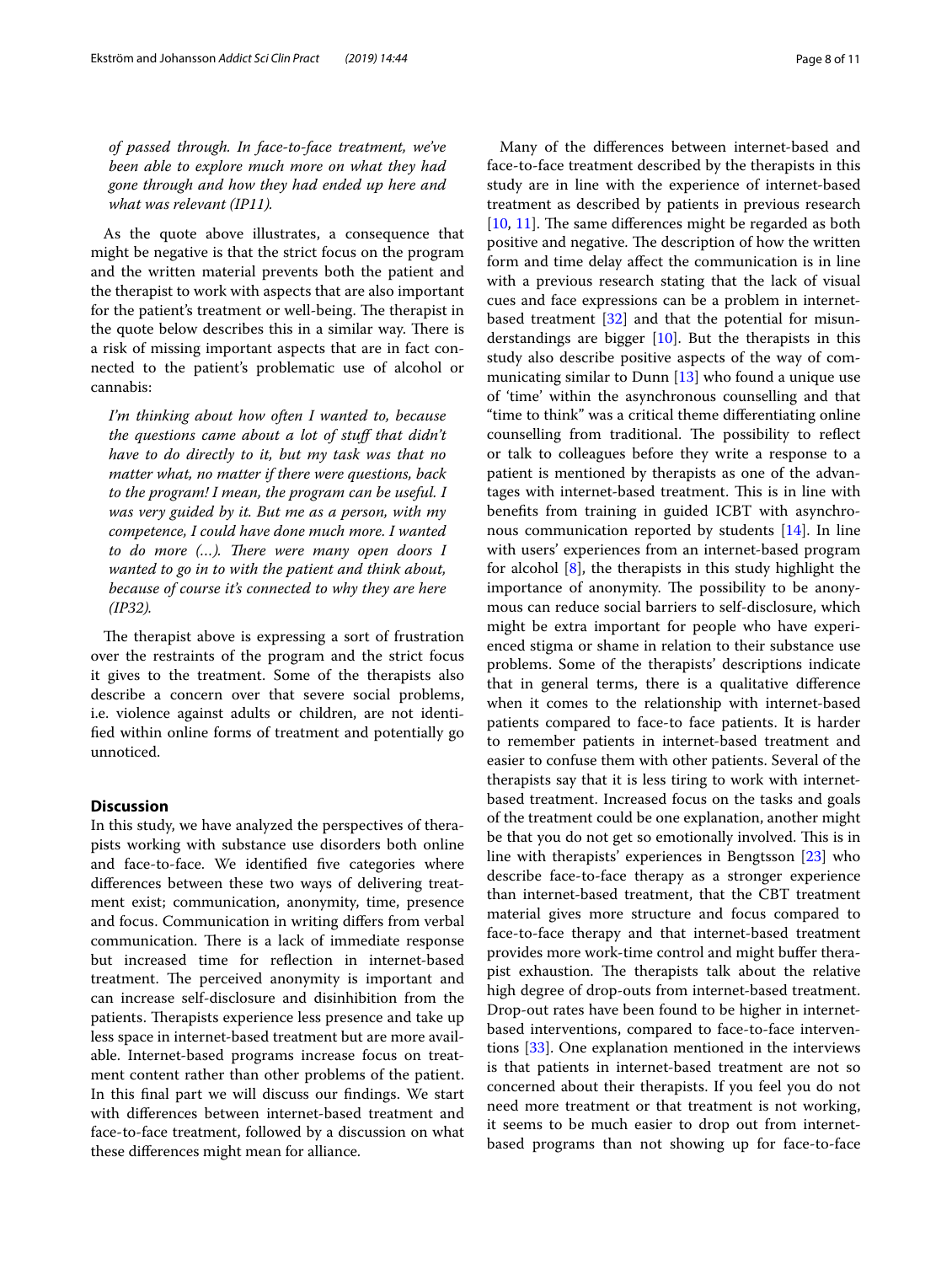treatment. But is this a problem? As described earlier, this is one of the aspects of increased autonomy in treatment. Patients who continue in treatment due to obligations to the therapist makes the treatment purposeless. The therapists also say they "take up less space in" treatment while patients in previous research feel empowered. There seem to be a shift in responsibility but maybe also in power in internet-based treatment to a more equal relationship, similar to the partnership described in motivational interviewing  $[34]$  $[34]$ . The patient's need of a relationship with the therapist seem to vary. Some patients work on their own with the written material and, according to the therapists, are not so reliant on feedback, response or communication from and with the therapist. Other patients communicate more and seem to want a higher degree of relation with the therapist. This is in line with previous studies that describe a continuum in internet-based treatment from close contact or high level of independence  $[12]$  $[12]$  $[12]$ . This could be an issue of different needs of diferent patients, or an issue of settings. Self-help interventions might be efective for motivated clients while more therapist-assisted treatments may be more suited for treatment at clinical level [[5\]](#page-10-4). But rather than being distinct groups of patients, all patients might need both of the elements that Knowles [[35\]](#page-10-34) describes as connection and collaboration. Internet-based treatment might help therapists to fnd the best balance for each patient.

A close relationship between the therapist and the patient is, however, not the same as a good alliance. The therapist who is happy with the "distance" and happy with not having to think about patients after office hours in internet-based treatment might have a good alliance with a patient who is equally happy with an internet-based program where the main focus is your own work with the written material. Here, the refections provided by the therapist might not be of that great importance to the patient. Alliance is built on mutual trust and acceptance, agreement about the goals, and agreement about the tasks for therapy [[17\]](#page-10-16) and according to previous research there is little in the internet-based form per se that prevents good alliances  $[20]$  $[20]$  $[20]$ . The process of writing and the perceived anonymity have been described by therapist as important factors for the patients to develop trust during online therapy [[22\]](#page-10-20). Recurring in the interviews are the therapists descriptions on the importance of fnding the correct "tune" with the patient, or a common "lingo" as described in an earlier quote. This can be interpreted in terms of the therapists' strategies to accomplish a foundation for the bond that is important for alliance [\[17](#page-10-16)]. One challenge lies within the program-based treatment that most of the therapists in this study have worked with. Establishing an alliance is described as harder with patients who only work with the program-material and otherwise provide limited writing to the therapist. Communicating in between exercises is important for developing a personal touch that some of the therapists try to give. This could be seen as trying to establish trust or expressing acceptance. However, there are some examples in the interviews that exemplifes occasions when the mutual agreement is unclear. The therapists talk about patients who have been surprised when they have got a response, as if they have been surprised that there is an actual person on the other side of the screen. Another interpretation is that patients in internet-based treatment to a less extent experience themselves as "consumers of treatment" as one therapist puts it. Internet-based treatment is maybe seen as less demanding and that is perhaps a reason for why they have decided to try it in the frst place. One therapist described a patient who had not even realized that the online program was treatment. This is, however, not the common narrative in the interviews. On the contrary, there seems to be an agreement on both goals and tasks for treatment, according to the therapists. This is probably affected by the setting and the CBT-programs that the therapists in this study have worked with. Agreement on the closeness or degree of alliance might be an important factor to consider in Internet-based treatment since it is less given than in face-to-face. Establishing a close therapeutic alliance might be more complex and maybe less expected by patients in internet-based treatments. This will probably change as the technology develops further and patient and therapists get more and more comfortable in using diferent forms of internet-based communication.

#### **Implications for future research and practice**

Diferent aspects of the alliance seem to be important in internet-based treatment compared to face-to-face. In a study that measured alliance, diferent facets were important for treatment success in internet-based treatment compared to group-treatment [[36](#page-10-35)]. Future studies that measure alliance in internet-based treatment should observe such aspects. Future internet-based treatments might try to use systems for feedback from patients [[37](#page-10-36)] that can help therapists prevent dropout that are related to therapist-client alliance. Current defnitions of therapeutic alliance seem adapted to face-to-face meetings and future defnitions could try to incorporate the experience of internet-based therapy. Furthermore, we need to broaden our insights on patient's perspectives on internet-based treatment of substance use and on how they perceive aspects as, e.g. alliance, in order to better understand the of internetbased treatment.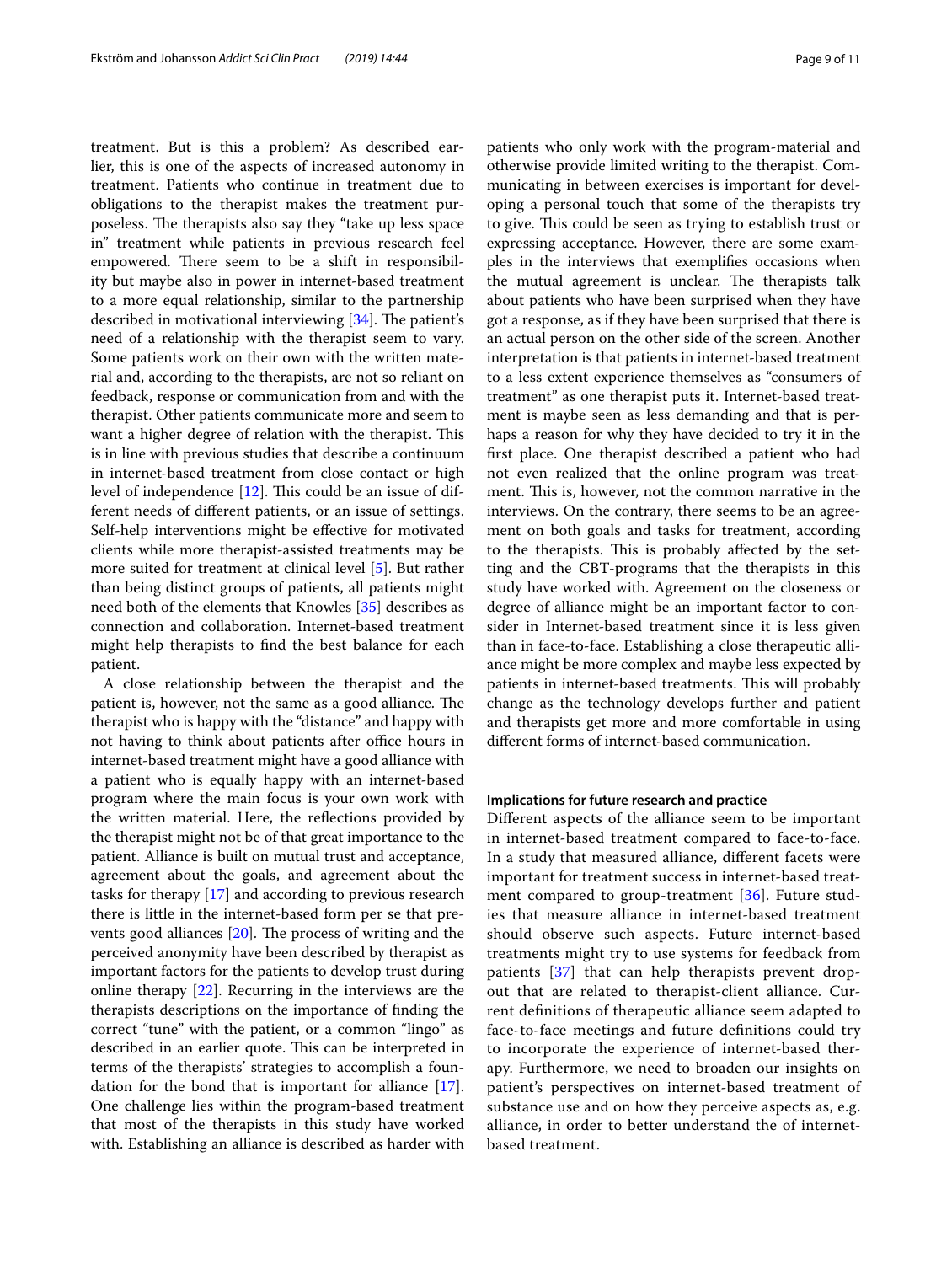#### **Limitations**

The findings in this study are limited by the sample of therapists, which was based on availability. Psychologists working with alcohol use were overrepresented. They all lived a big European city, Stockholm, and worked with CBT-based programs. This is one of relatively few qualitative studies of therapist perceptions of internet-based treatment, and the frst in the feld of substance use. A strength compared to other similar studies is that both therapists that primarily work on the internet, as well as therapists that no longer do it, participated in the group interviews. Another possible limitation with this study is how data was collected. In focus group interviews, there is a risk of peer pressure within the group to provide similar answers, and dominant participants can take over the interview, During the interviews, participants were encouraged to engage in the conversation and directed follow up questions were used to involve the more silent participants.

Furthermore, our own understandings and preconceptions concerning alcohol treatment, CBT-programs and internet-based treatment might be another limitation. One of us (author 2, MJ) has been involved in clinical work with treatment for problematic alcohol use both face-to-face and online. He is also part of the research team responsible for evaluating some of the programs the therapists in our study have worked with. Therefore, we decided that only author 1 (VE) would participate in the group interviews. We have tried to strengthen the reliability of our study by combining our diferent positions, i.e. the position of being very familiar or inside and the more distanced outsider position.

#### **Conclusion**

In this article, we have investigated internet-based treatment for substance use from the therapists' perspectives. We have tried to understand diferences between traditional treatment and internet-based treatment and what these diferences mean for alliance in internet-based treatment. Especially when working with CBT-programs, there may be a lot of similarities between traditional face-to-face treatment and internet-based treatment. However, as our study shows, there are also important differences. The written form creates something qualitatively diferent from regular face-to-face meetings between patients and therapists. The written form changes what time is in treatment, how it can be used and how it afects therapists' presence. From the therapists' perspective, special considerations and skills are needed to be a good therapist on-line. How alliance is achieved and maintained in internet-based treatment seem to be diferent than in face-to-face treatment. Agreement with

the patient on the closeness of the relationship might be an important factor to consider in internet-based treatment.

#### **Supplementary information**

**Supplementary information** accompanies this paper at [https://doi.](https://doi.org/10.1186/s13722-019-0173-1) [org/10.1186/s13722-019-0173-1.](https://doi.org/10.1186/s13722-019-0173-1)

#### <span id="page-9-0"></span>**Additional fle 1.** Interview guide.

<span id="page-9-1"></span>**Additional fle 2.** COREQ checklist.

#### **Acknowledgements**

We want to thank the researchers in Anne H. Berman's group at Karolinska Institutet for providing valuable feedback on an earlier version of this manuscript.

#### **Authors' contributions**

MJ planed, secured funding, recruited informants, analyzed data, wrote and revised manuscript. VE planed, conducted focus-group interviews, coded and analyzed data, wrote and revised manuscript, provided supervision. Both authors read and approved the fnal manuscript.

#### **Authors' information**

Veronica Ekström (Ph.D. in social work) is a senior lecturer at the department of Social Science at Ersta Sköndal Bräcke University College. Her work at the department involves teaching, especially social law and violence against women, as well as research. Her main research interests involve the social services, violence against women, support for family members afected by problematic alcohol use and internet-based interventions for problematic alcohol- and drug use. Veronica is a trained social worker and has worked in child protection.

Magnus Johansson is a Ph.D. student at the department of Public Health Sciences at Karolinska Institute and social worker at Stockholm Center of Dependency Disorders. Magnus has worked with alcohol and substance use problems over the last 25 years within social services, health care, residential treatment and through internet interventions. His current work is focused on developing and evaluating new ways of helping people who are afected by alcohol and substance use disorders.

#### **Funding**

This research was supported by Grant from the Public Health Agency of Sweden (Grant Number 05664-2014).

#### **Availability of data and materials**

The qualitative data analyzed during the current study have not been made publicly available, in order to protect the participants identities. The transcribed focus group interviews are in Swedish. Translated pseudonymized data are available from the corresponding author on reasonable request.

#### **Ethics approval and consent to participate**

The material is free from sensitive material and do not need to undergo ethical approval according to Swedish law. The participants were informed of the study's purpose and methods, and that their participation would be anonymous and voluntary. To protect their identities, some details of their stories have been changed or edited out.

#### **Consent for publication**

Not applicable.

#### **Competing interests**

The authors declare that they have no competing interests.

#### **Author details**

<sup>1</sup> The Department of Social Sciences, Ersta Sköndal Bräcke University College, Stockholm, Sweden. <sup>2</sup> Department of Public Health Sciences, Karolinska Institutet, Stockholm, Sweden. 3 Stockholm Center for Dependency Disorders,